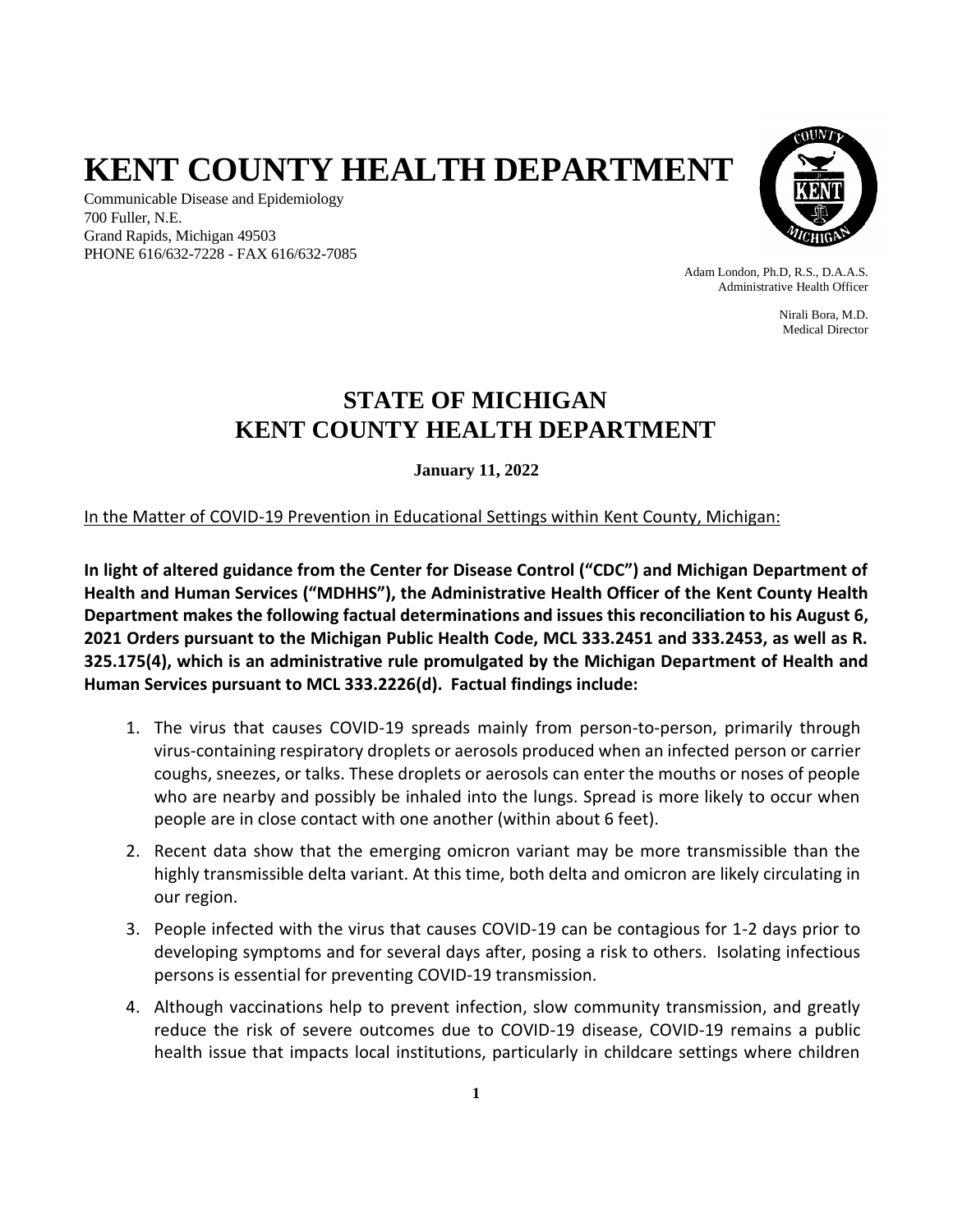under 5 are ineligible for vaccination and in educational settings where Michigan law requires attendance of those 6 to 18 years of age and where the percentage of students vaccinated differs between districts.

- 5. CDC and MDHHS continue to recommend indoor masking in indoor educational settings for all individuals 2 years and older, regardless of vaccination status.
- 6. When layered prevention strategies are applied consistently, school-associated transmission of COVID-19 is reduced.
- 7. Area hospitals are currently overwhelmed, often resulting in long wait times for care and diversion of ambulances away from full emergency departments to other hospitals which may be greater distances away. Federal teams are assigned to area hospitals to provide additional staffing assistance during the current surge. With expected increases in COVID-19 cases due to the Omicron variant, as seen in other U.S. states, there is an imminent danger to the public health system, the health care system and the residents of Kent County.
- 8. It is evident that the number of cases of COVID-19 in all settings have exceeded the case investigation and contact tracing capacity of the public health system and its partners; however, household transmission of COVID-19 is common. Because risk of transmission is as high as 53% within households, household members who are not sick but have been exposed to COVID-19 pose a higher risk to the community if they return to public activities before a quarantine period has been completed. Therefore, this Order prioritizes quarantine for household close contacts.
- 9. Nationwide, COVID-19 cases and hospitalizations among children are rising. Children are at risk of hospitalization and death from acute COVID-19. While this risk is lower than among adults, children have died and had severe outcomes as a result of COVID-19 illness. Furthermore, COVID-19 can lead to long-term effects which range from subacute to severe, regardless of the severity of the initial disease.

#### **NOW, THEREFORE**, **IT IS HEREBY ORDERED** that all Educational Institutions and Persons in Educational Settings must adhere to the following rules:

- 1. All persons, regardless of vaccination status, who test positive for COVID-19 or have been diagnosed with COVID-19 by a licensed health care provider are required to isolate at home. In Educational Settings that have a universal face mask policy, persons who are asymptomatic or fever-free without medication and with symptoms largely resolved may return to school wearing an appropriate well-fitting mask between days 6 and 10. In Educational Settings that do not have a universal face mask policy, persons must continue to isolate at home through day 10.
- 2. The following quarantine requirements and exemptions will apply for household close contacts of a COVID-19 case: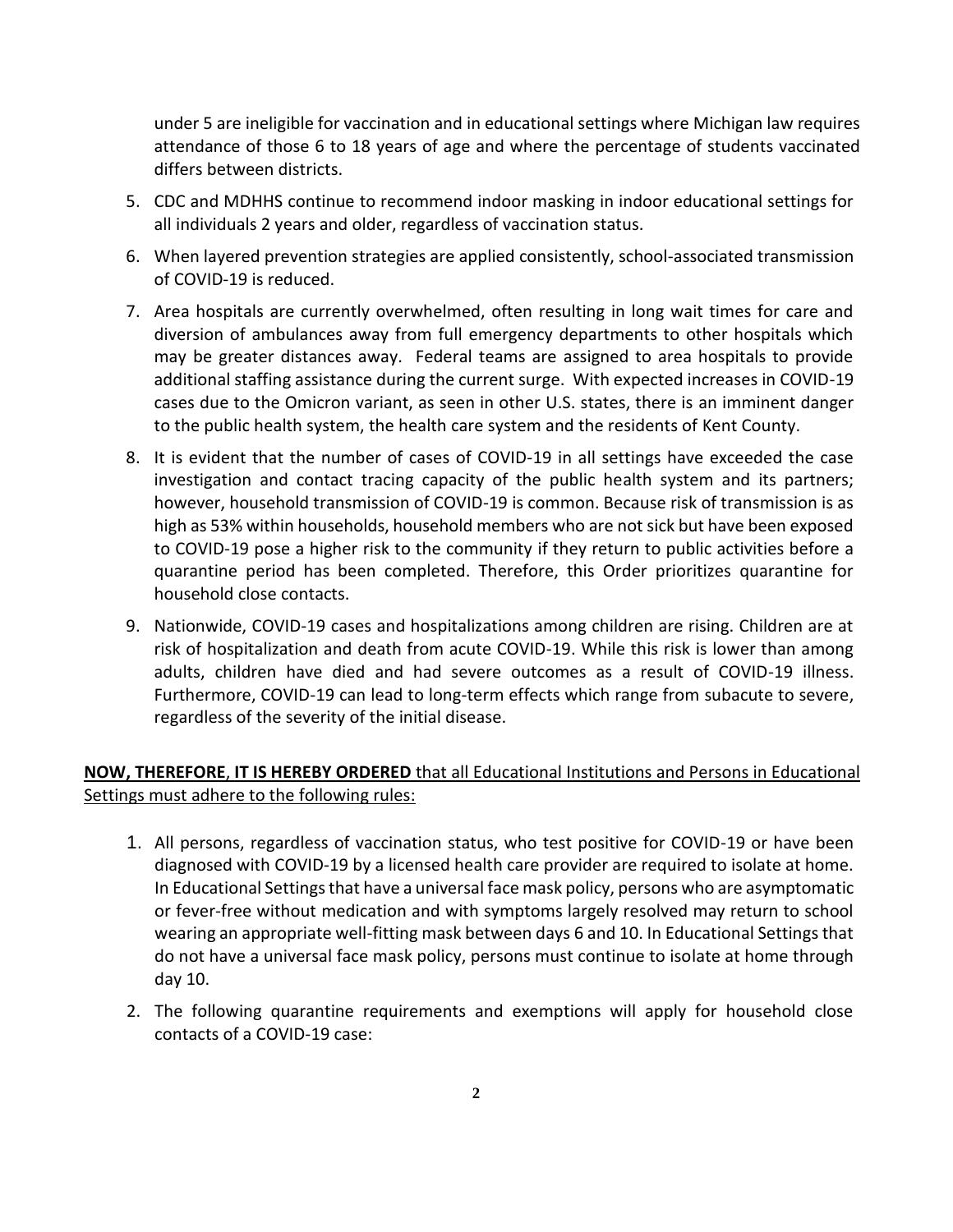- a. Household close contacts required to quarantine must stay home during the household COVID-19 case's full isolation period of at least 5 days and for a minimum of 5 days following the end of the household case's isolation period. Household contacts may then return to the educational setting wearing an appropriate wellfitting face mask at all times on days 6 through 10 regardless of the educational setting's face mask policy, monitoring daily for symptoms. If they are unable or unwilling to wear a face mask from days 6 through 10, they must quarantine at home for the entire 10 days from the end of the case's isolation period. These quarantine requirements apply to the persons in the categories below:
	- i. If they are 18 and older and have not received all recommended vaccine doses, including boosters and additional shots for some immunocompromised people, or
	- ii. If they are ages 5-17 and have not completed the primary series of COVID-19 vaccines, or
	- iii. If they are persons of any age who have not had confirmed COVID-19 within the last 90 days (a positive viral test documented in MDSS at the time of the illness)
- b. Household contacts not required to quarantine may attend educational settings during the household case's isolation period as long as they wear an appropriate wellfitting mask throughout the duration of the household case's isolation period plus an additional 10 days, regardless of the educational setting's face mask policy, monitoring daily for symptoms. If they are unable or unwilling to wear a face mask as directed above, they should quarantine at home for the case's isolation period and an additional 10 days. This applies to the persons in the categories below:
	- i. They are 18 and older and have received all recommended vaccine doses, including boosters and additional shots for some immunocompromised people, or
	- ii. They are ages 5-17 and have completed the primary series of COVID-19 vaccines, or
	- iii. They are persons of any age who have had confirmed COVID-19 within the last 90 days (a positive viral test documented in MDSS at the time of the illness)
- 3. Schools must provide public notice to the school community in a highly visible location on the school's website that outlines the school's COVID-19 prevention strategies for the 2021-2022 school year by completing the COVID-19 Prevention Strategy for Schools Form. Public notice must be published no later than January 21, 2022. The school must notify the school community and the KCHD of any subsequent changes in the school's COVID-19 prevention strategies by indicating revision date and revision history in the COVID-19 Prevention Strategy for Schools Form.

### IT IS FURTHER ORDERED **that the following terms shall have the following definitions for purposes of this ORDER:**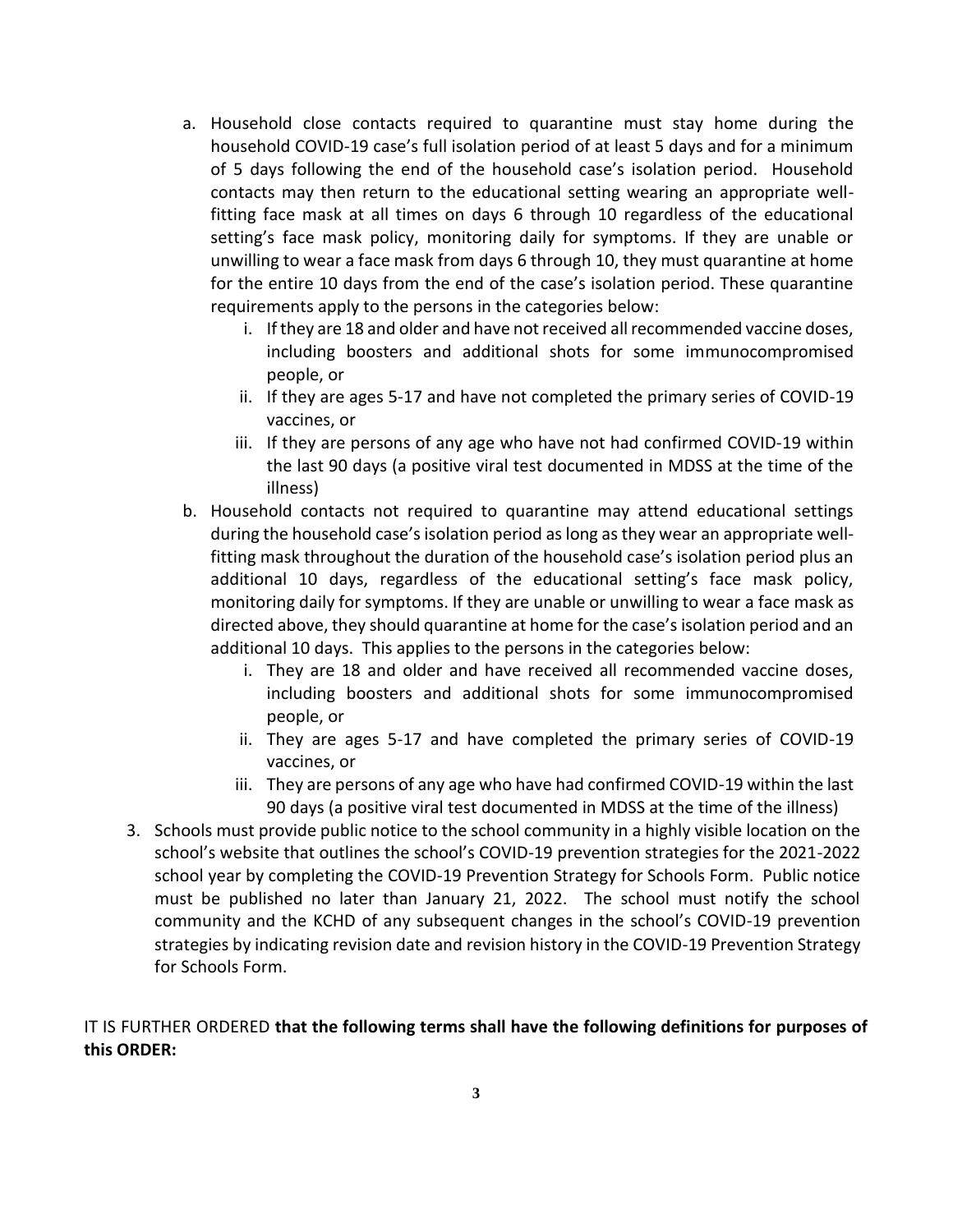- a. "COVID-19 case" for the purposes of this order is a person who tests positive for COVID-19 or has been diagnosed with COVID-19 by a licensed health care provider.
- b. "Educational Institutions" or "Educational Settings" includes youth camps, youth programs, childcare centers, preschools, primary through secondary schools, vocational schools, colleges, and universities and other organized activities outside the home where coursework is taught. This definition includes educationally affiliated extracurricular activities such as athletics, performances, assemblies, outings, clubs, etc.
- c. "Persons in Educational Settings" means students, teachers, administrative staff, attendees, volunteers, visitors, coaches, camp leaders, and other employees or volunteers of Educational Institutions.
- d. "Household close contact" means a close contact that lives with a COVID-19 case in a shared dwelling with common kitchen or bathroom facilities. In dwellings with shared kitchen or bathroom facilities occupied by 20 or more unrelated persons, households are defined by individuals who share a bedroom.
- e. "Isolation" means separating people infected with COVID-19 from those who are not infected. People who are in isolation are contagious and should stay home until it's safe for them to be around others. At home, anyone sick or infected should separate from others, stay in a specific "sick room" or area, and use a separate bathroom (if available).
- f. "Quarantine" means separating people who have been exposed to a COVID-19 case while the case was contagious and may develop COVID-19 during the 10-day incubation period of the SARS-CoV-2 virus. If they become infected, they may be contagious for 1-2 days prior to having symptoms and may unknowingly infect others.
- g. The CDC defines an "Appropriate well-fitting face mask" as a mask that at minimum:
	- i. Closely fits over the nose and mouth to prevent leaks
	- ii. Has multiple (2+) layers of tightly woven, breathable fabric
	- iii. Has a nose wire
	- iv. Does not have any valves
	- v. Is washed daily if cloth or is changed daily if disposable

Ideally, persons will select one of the following that are known to be effective at reducing the spread of respiratory droplets and aerosols, listed in order of increasing effectiveness: disposable surgical mask consisting of 3 layers; disposable KN95 mask (respirator); or disposable N95 mask (respirator).